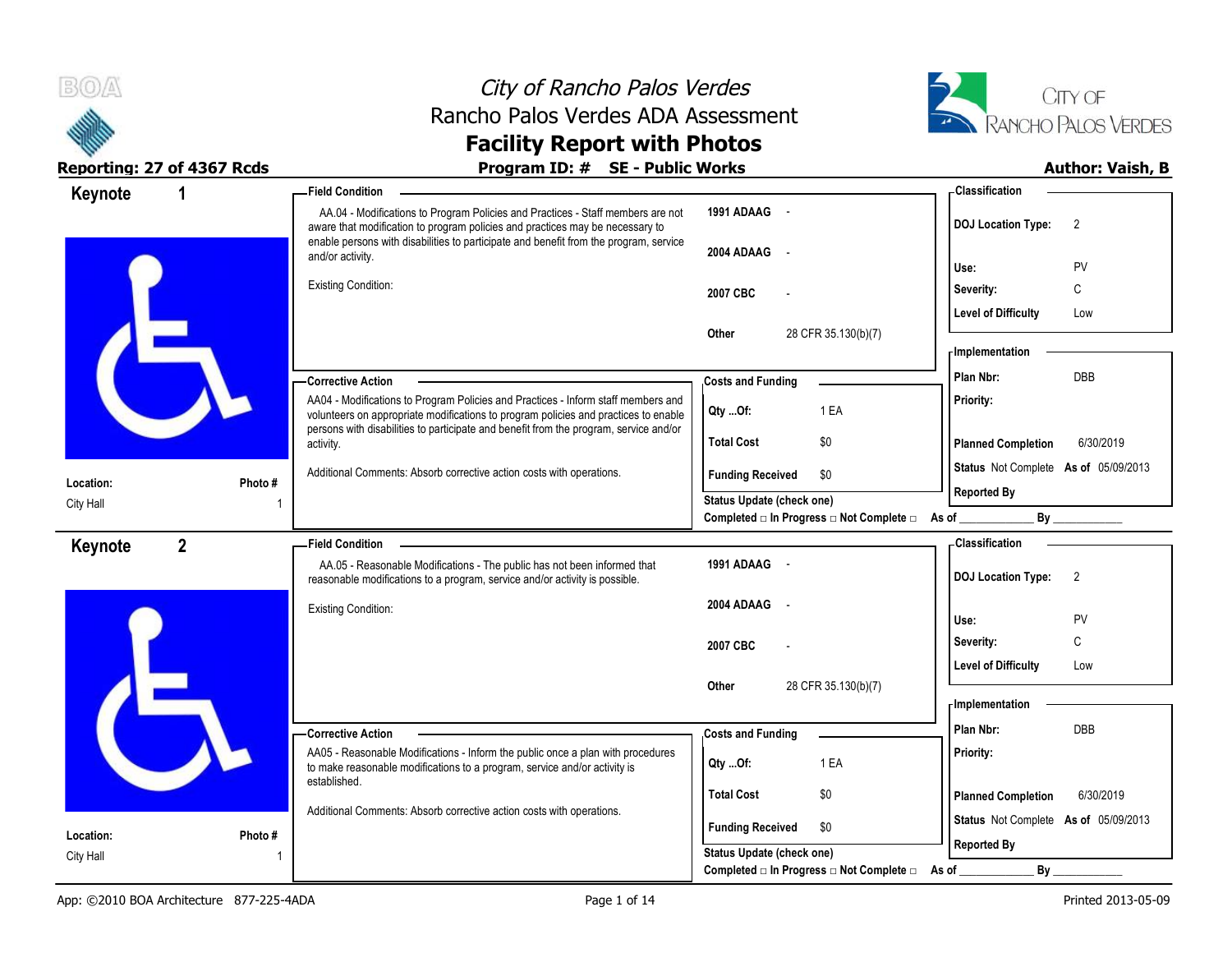



|                        | Reporting: 27 of 4367 Rcds | Program ID: # SE - Public Works                                                                                                                                                                                         |                                                         | <b>Author: Vaish, B</b>                                 |
|------------------------|----------------------------|-------------------------------------------------------------------------------------------------------------------------------------------------------------------------------------------------------------------------|---------------------------------------------------------|---------------------------------------------------------|
| Keynote                | $3\overline{3}$            | Field Condition __                                                                                                                                                                                                      |                                                         | - Classification                                        |
|                        |                            | AA.06 - Process for Determining Modifications - The programs, services and/or<br>activities do not have a process for determining if a modification would change the<br>nature of the program, service and/or activity. | 1991 ADAAG -                                            | <b>DOJ Location Type:</b><br>$\overline{2}$             |
|                        |                            |                                                                                                                                                                                                                         | 2004 ADAAG -                                            | PV<br>Use:                                              |
|                        |                            | Existing Condition:                                                                                                                                                                                                     |                                                         | C                                                       |
|                        |                            |                                                                                                                                                                                                                         | 2007 CBC                                                | Severity:                                               |
|                        |                            |                                                                                                                                                                                                                         | 28 CFR 35.130(b)(7)<br>Other                            | Level of Difficulty<br>Low                              |
|                        |                            |                                                                                                                                                                                                                         |                                                         | <b>Implementation</b>                                   |
|                        |                            |                                                                                                                                                                                                                         |                                                         | <b>DBB</b><br>Plan Nbr:                                 |
|                        |                            | - Corrective Action<br>AA06 - Process for Determining Modifications - Develop a procedure to help                                                                                                                       | <b>Costs and Funding</b>                                | Priority:                                               |
|                        |                            | determine when modifications will change the nature of the program, service and/or                                                                                                                                      | 1 EA<br>Qty Of:                                         |                                                         |
|                        |                            | activity.                                                                                                                                                                                                               | <b>Total Cost</b><br>\$0                                | <b>Planned Completion</b><br>6/30/2019                  |
|                        |                            | Additional Comments: Absorb corrective action costs with operations.                                                                                                                                                    |                                                         | Status Not Complete As of 05/09/2013                    |
| Location:              | Photo #                    |                                                                                                                                                                                                                         | <b>Funding Received</b><br>\$0                          | <b>Reported By</b>                                      |
| City Hall              |                            |                                                                                                                                                                                                                         | Status Update (check one)                               |                                                         |
|                        |                            |                                                                                                                                                                                                                         | Completed □ In Progress □ Not Complete □ As of ________ | By                                                      |
| Keynote                | 4                          | Field Condition ___                                                                                                                                                                                                     |                                                         | <b>Classification</b>                                   |
|                        |                            | AA.08 - Written Policies and Procedures - Written policies and procedures have<br>not been reviewed to avoid discrimination due to a disability.                                                                        | 1991 ADAAG -                                            | <b>DOJ Location Type:</b><br>$\overline{\phantom{0}}^2$ |
|                        |                            |                                                                                                                                                                                                                         | 2004 ADAAG<br>$\sim$                                    |                                                         |
|                        |                            | <b>Existing Condition:</b>                                                                                                                                                                                              |                                                         | Use:<br><b>PV</b>                                       |
|                        |                            |                                                                                                                                                                                                                         | 2007 CBC                                                | C<br>Severity:                                          |
|                        |                            |                                                                                                                                                                                                                         |                                                         | <b>Level of Difficulty</b><br>Low                       |
|                        |                            |                                                                                                                                                                                                                         | Other<br>28 CFR 35.130(b)(7)                            |                                                         |
|                        |                            |                                                                                                                                                                                                                         |                                                         | - Implementation                                        |
|                        |                            | -Corrective Action                                                                                                                                                                                                      | <b>Costs and Funding</b>                                | Plan Nbr:<br><b>DBB</b>                                 |
|                        |                            | AA08 - Written Policies and Procedures - Review policies and procedures to                                                                                                                                              | 1 EA<br>Qty Of:                                         | <b>Priority:</b>                                        |
|                        |                            | ensure non discrimination on the basis of disability.                                                                                                                                                                   |                                                         |                                                         |
|                        |                            | Additional Comments: Absorb corrective action costs with operations.                                                                                                                                                    | <b>Total Cost</b><br>\$0                                | <b>Planned Completion</b><br>6/30/2019                  |
|                        |                            |                                                                                                                                                                                                                         | <b>Funding Received</b><br>\$0                          | Status Not Complete As of 05/09/2013                    |
| Location:<br>City Hall | Photo #                    |                                                                                                                                                                                                                         | <b>Status Update (check one)</b>                        | <b>Reported By</b>                                      |
|                        |                            |                                                                                                                                                                                                                         | Completed □ In Progress □ Not Complete □                | By<br>As of                                             |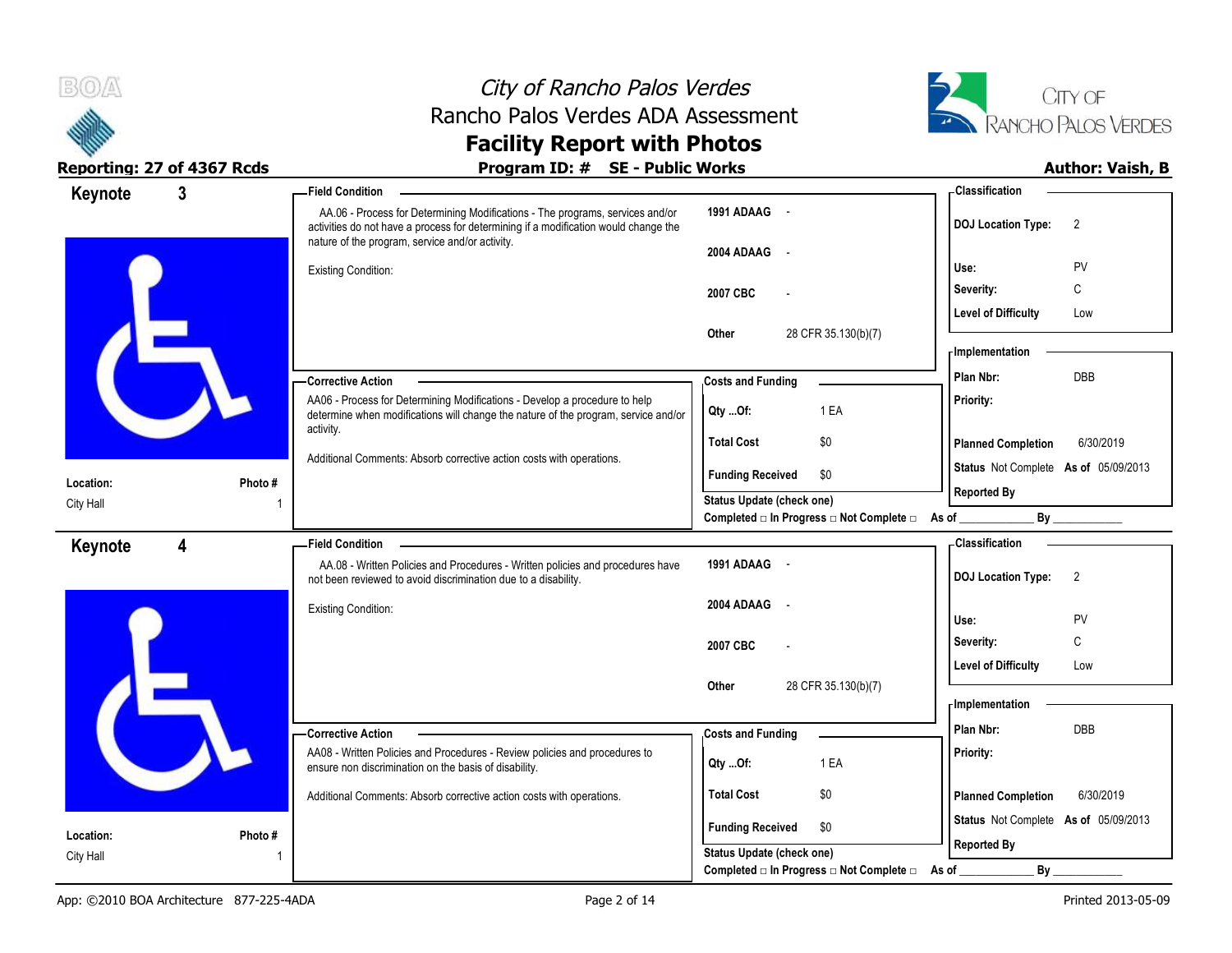



| Keynote   | 5              | <b>Field Condition</b>                                                                                                                                           |                                                                       | - Classification                              |
|-----------|----------------|------------------------------------------------------------------------------------------------------------------------------------------------------------------|-----------------------------------------------------------------------|-----------------------------------------------|
|           |                | AA.09 - Emergency Evacuation Plan Procedures - An emergency evacuation<br>plan with procedures for persons with a disability is not available.                   | 1991 ADAAG -                                                          | <b>DOJ Location Type:</b><br>2                |
|           |                | Existing Condition:                                                                                                                                              | 2004 ADAAG<br>$\sim$                                                  | PV<br>Use:                                    |
|           |                |                                                                                                                                                                  | 2007 CBC<br>$\overline{\phantom{a}}$                                  | B<br>Severity:                                |
|           |                |                                                                                                                                                                  |                                                                       | <b>Level of Difficulty</b><br>Low to Moderate |
|           |                |                                                                                                                                                                  | 28 CFR 35.130(b)(7)<br>Other                                          | - Implementation -                            |
|           |                | -Corrective Action                                                                                                                                               | <b>Costs and Funding</b>                                              | DBB<br>Plan Nbr:                              |
|           |                | AA09 - Emergency Evacuation Plan Procedures - Establish and make available an<br>emergency evacuation plan with procedures for persons with disabilities.        | 1 EA<br>Qty Of:                                                       | Priority:                                     |
|           |                | Additional Comments: Absorb corrective action costs with operations.                                                                                             | <b>Total Cost</b><br>\$0                                              | <b>Planned Completion</b><br>6/30/2019        |
| Location: | Photo #        |                                                                                                                                                                  | <b>Funding Received</b><br>\$0                                        | Status Not Complete As of 05/09/2013          |
| City Hall |                |                                                                                                                                                                  | Status Update (check one)<br>Completed □ In Progress □ Not Complete □ | <b>Reported By</b><br>As of<br>By             |
| Keynote   | $6\phantom{1}$ | <b>Field Condition</b>                                                                                                                                           |                                                                       | <b>Classification</b>                         |
|           |                | AC.02 - Visually Communicated Materials - Content of visually communicated<br>materials is not available in a simple and easy to understand language for persons | 1991 ADAAG -                                                          | <b>DOJ Location Type:</b><br>$\overline{2}$   |
|           |                | with learning disabilities.                                                                                                                                      | 2004 ADAAG<br>$\sim$                                                  |                                               |
|           |                | Existing Condition:                                                                                                                                              |                                                                       | PV<br>Use:                                    |
|           |                |                                                                                                                                                                  | 2007 CBC                                                              | B<br>Severity:                                |
|           |                |                                                                                                                                                                  | 28 CFR 35.160(a)(1)<br>Other                                          | <b>Level of Difficulty</b><br>Low             |
|           |                |                                                                                                                                                                  |                                                                       | - Implementation                              |
|           |                | - Corrective Action                                                                                                                                              | <b>Costs and Funding</b>                                              | Plan Nbr:<br><b>DBB</b>                       |
|           |                | AC02 - Visually Communicated Materials - Make available content of visually                                                                                      | 1 EA<br>$Qty$ Of:                                                     | Priority:                                     |
|           |                | communicated materials in a simple and easy to understand language for persons<br>with learning disabilities.                                                    |                                                                       |                                               |
|           |                | Additional Comments: Absorb corrective action costs with operations.                                                                                             | <b>Total Cost</b><br>\$0                                              | 6/30/2019<br><b>Planned Completion</b>        |
| Location: | Photo#         |                                                                                                                                                                  | <b>Funding Received</b><br>\$0                                        | Status Not Complete As of 05/09/2013          |
| City Hall |                |                                                                                                                                                                  | Status Update (check one)                                             | <b>Reported By</b>                            |
|           |                |                                                                                                                                                                  | Completed □ In Progress □ Not Complete □ As of                        | By                                            |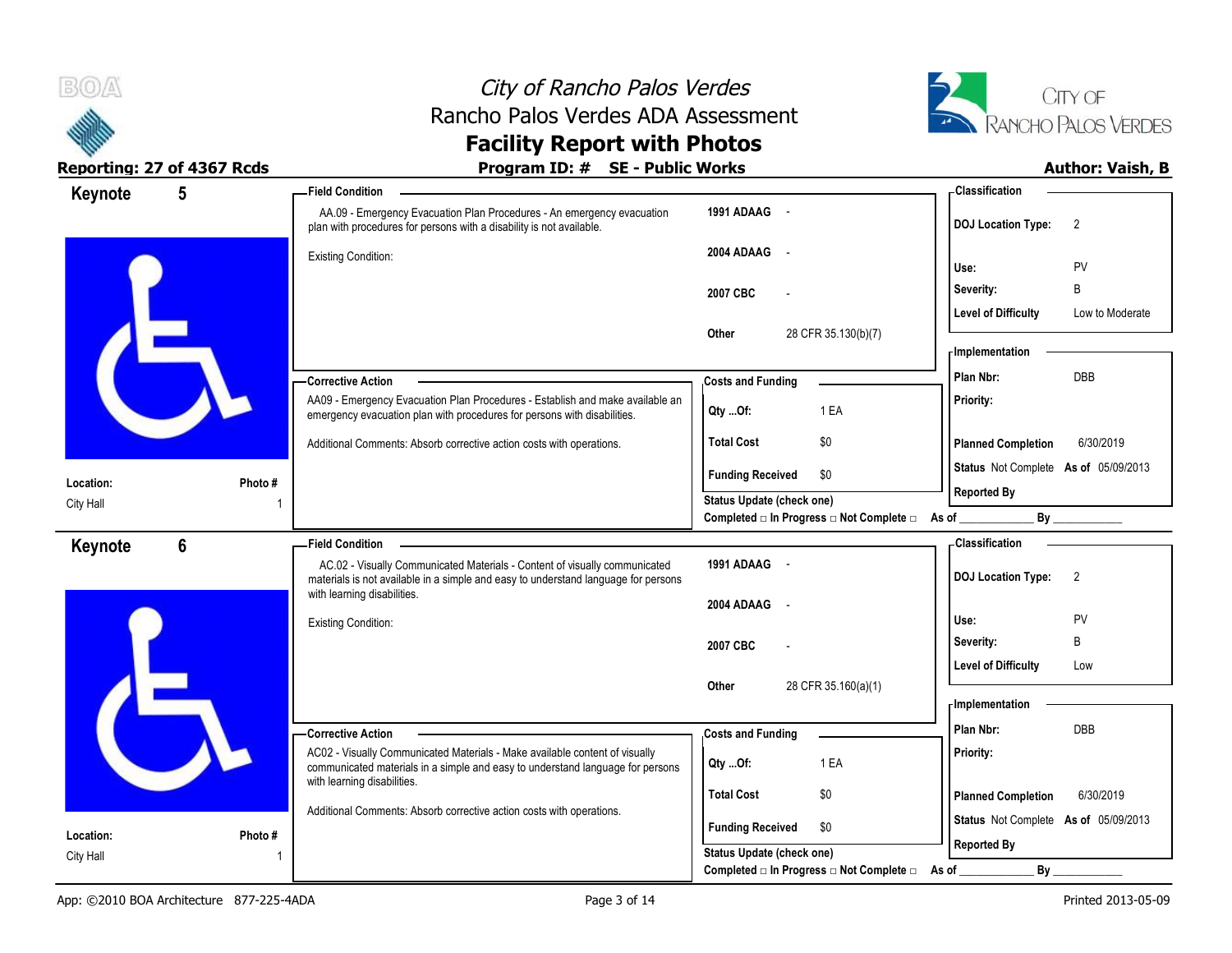

**BOA** 

City of Rancho Palos Verdes Rancho Palos Verdes ADA Assessment **Facility Report with Photos**



| Keynote                | $\overline{7}$ | <b>Field Condition</b>                                                                                                                                   |                                                | - Classification                            |
|------------------------|----------------|----------------------------------------------------------------------------------------------------------------------------------------------------------|------------------------------------------------|---------------------------------------------|
|                        |                | AC.03 - Public Notices and Agendas - Public notices and agendas are not<br>available for viewing in alternative formats within a reasonable time period. | 1991 ADAAG -                                   | <b>DOJ Location Type:</b><br>$\overline{2}$ |
|                        |                | <b>Existing Condition:</b>                                                                                                                               | 2004 ADAAG<br>$\sim$                           | PV<br>Use:                                  |
|                        |                |                                                                                                                                                          | 2007 CBC<br>$\overline{\phantom{a}}$           | B<br>Severity:                              |
|                        |                |                                                                                                                                                          |                                                | <b>Level of Difficulty</b><br>Low           |
|                        |                |                                                                                                                                                          | 28 CFR 35.160(b)(2)<br>Other                   | - Implementation                            |
|                        |                | -Corrective Action                                                                                                                                       | <b>Costs and Funding</b>                       | DBB<br>Plan Nbr:                            |
|                        |                | AC03 - Public Notices and Agendas - Make available public notices and agendas<br>in alternative formats within a reasonable time period.                 | 1 EA<br>Qty Of:                                | Priority:                                   |
|                        |                | Additional Comments: Absorb corrective action costs with operations.                                                                                     | \$0<br><b>Total Cost</b>                       | <b>Planned Completion</b><br>6/30/2019      |
|                        |                |                                                                                                                                                          | <b>Funding Received</b><br>\$0                 | Status Not Complete As of 05/09/2013        |
| Location:<br>City Hall | Photo#         |                                                                                                                                                          | <b>Status Update (check one)</b>               | <b>Reported By</b>                          |
|                        |                |                                                                                                                                                          | Completed □ In Progress □ Not Complete □ As of |                                             |
| Keynote                | 8              | <b>Field Condition</b>                                                                                                                                   |                                                | <b>Classification</b>                       |
|                        |                | AC.05A - Communications Aids or Services - There are no communications aids<br>or services that are provided upon request.                               | 1991 ADAAG -                                   | <b>DOJ Location Type:</b><br>$\overline{2}$ |
|                        |                | <b>Existing Condition:</b>                                                                                                                               | 2004 ADAAG<br>$\sim$                           | Use:<br>PV                                  |
|                        |                |                                                                                                                                                          | 2007 CBC                                       | B<br>Severity:                              |
|                        |                |                                                                                                                                                          |                                                | <b>Level of Difficulty</b><br>Low           |
|                        |                |                                                                                                                                                          | 28 CFR 35.160(b)(2)<br>Other                   |                                             |
|                        |                |                                                                                                                                                          |                                                | <b>Implementation</b>                       |
|                        |                | -Corrective Action                                                                                                                                       | <b>Costs and Funding</b>                       | Plan Nbr:<br>DBB                            |
|                        |                | AC05A - Communication Aids or Services - Develop a procedure for<br>communications aids or services to be provided upon request.                         | 1 EA<br>Qty Of:                                | Priority:                                   |
|                        |                | Additional Comments: Absorb corrective action costs with operations.                                                                                     | <b>Total Cost</b><br>\$0                       | 6/30/2019<br><b>Planned Completion</b>      |
| Location:              | Photo #        |                                                                                                                                                          | <b>Funding Received</b><br>\$0                 | Status Not Complete As of 05/09/2013        |
| City Hall              |                |                                                                                                                                                          | <b>Status Update (check one)</b>               | <b>Reported By</b>                          |
|                        |                |                                                                                                                                                          | Completed □ In Progress □ Not Complete □       | $By_$<br>As of                              |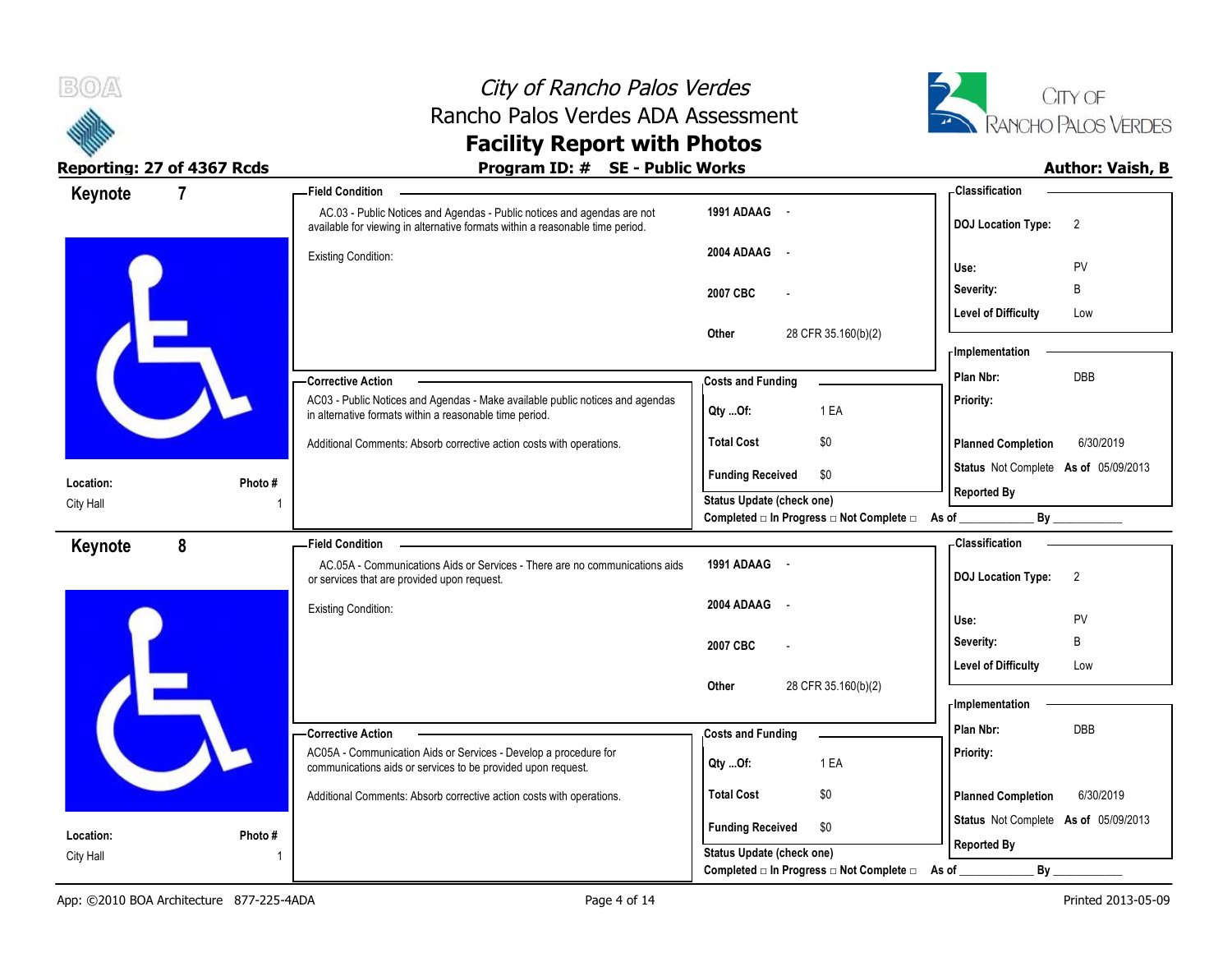



| Keynote   | 9       | <b>Field Condition</b>                                                                                                         |                                                                                       | <b>Classification</b>                          |
|-----------|---------|--------------------------------------------------------------------------------------------------------------------------------|---------------------------------------------------------------------------------------|------------------------------------------------|
|           |         | AC.05C - Auxiliary Aid or Service Procedure - There is no procedure to deciding<br>which auxiliary aid or service is provided. | 1991 ADAAG -                                                                          | <b>DOJ Location Type:</b><br>$\overline{2}$    |
|           |         | <b>Existing Condition:</b>                                                                                                     | 2004 ADAAG<br>$\sim$                                                                  | PV<br>Use:                                     |
|           |         |                                                                                                                                | 2007 CBC                                                                              | $\mathsf C$<br>Severity:                       |
|           |         |                                                                                                                                |                                                                                       | <b>Level of Difficulty</b><br>Low              |
|           |         |                                                                                                                                | 28 CFR 35.160(b)(2)<br>Other                                                          | - Implementation                               |
|           |         | - Corrective Action                                                                                                            |                                                                                       | <b>DBB</b><br>Plan Nbr:                        |
|           |         | AC05C - Auxiliary Aid or Service Procedure - Establish a procedure to determine                                                | <b>Costs and Funding</b>                                                              | <b>Priority:</b>                               |
|           |         | the type of auxiliary aids or services provided.                                                                               | 1 EA<br>Qty Of:                                                                       |                                                |
|           |         | Additional Comments: Absorb corrective action costs with operations.                                                           | \$0<br><b>Total Cost</b>                                                              | <b>Planned Completion</b><br>6/30/2019         |
| Location: | Photo#  |                                                                                                                                | <b>Funding Received</b><br>\$0                                                        | Status Not Complete As of 05/09/2013           |
| City Hall |         |                                                                                                                                | Status Update (check one)<br>Completed □ In Progress □ Not Complete □ As of _________ | <b>Reported By</b><br>By                       |
| Keynote   | 10      | <b>Field Condition</b>                                                                                                         |                                                                                       | <b>Classification</b>                          |
|           |         | AC.06B - Teletypewriter (TTY) Device - The program, service, and/or activity<br>does not have a Teletypewriter (TTY) Device.   | 1991 ADAAG -                                                                          | <b>DOJ Location Type:</b><br>2                 |
|           |         | <b>Existing Condition:</b>                                                                                                     | 2004 ADAAG -                                                                          | PV                                             |
|           |         |                                                                                                                                |                                                                                       | Use:<br>$\mathtt{C}$<br>Severity:              |
|           |         |                                                                                                                                | 2007 CBC                                                                              | <b>Level of Difficulty</b><br>Moderate to High |
|           |         |                                                                                                                                | 28 CFR 35.161(a)<br>Other                                                             |                                                |
|           |         |                                                                                                                                |                                                                                       | - Implementation                               |
|           |         | - Corrective Action                                                                                                            | <b>Costs and Funding</b>                                                              | Plan Nbr:<br><b>DBB</b>                        |
|           |         | AC06B - Teletypewriter (TTY) Device - Provide a Teletypewriter (TTY) Device.                                                   | 1 EA<br>Qty Of:                                                                       | Priority:                                      |
|           |         | Additional Comments: Absorb corrective action costs with operations.                                                           | <b>Total Cost</b><br>\$3,600                                                          | <b>Planned Completion</b><br>6/30/2019         |
|           |         |                                                                                                                                | <b>Funding Received</b><br>\$0                                                        | Status Not Complete As of 05/09/2013           |
| Location: | Photo # |                                                                                                                                | Status Update (check one)                                                             | <b>Reported By</b>                             |
| City Hall |         |                                                                                                                                | Completed □ In Progress □ Not Complete □                                              | $By_$<br>As of                                 |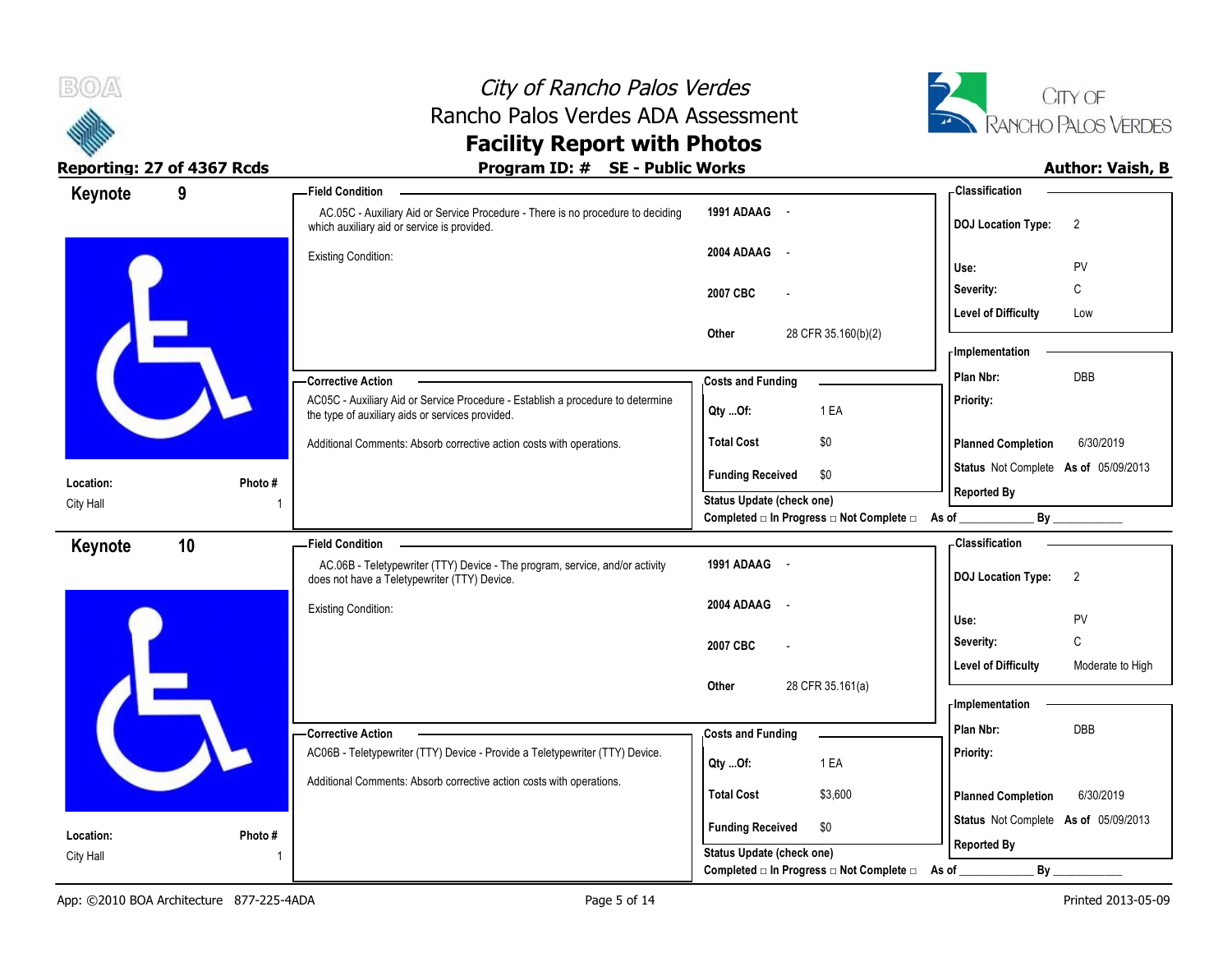



| Keynote   | 11      | - Field Condition                                                                                                                                     |                                                                                             | - Classification                            |
|-----------|---------|-------------------------------------------------------------------------------------------------------------------------------------------------------|---------------------------------------------------------------------------------------------|---------------------------------------------|
|           |         | AC.06C - Teletypewriter (TTY) Device Training - The staff is not trained in the<br>use of the Teletypewriter (TTY) Device.                            | 1991 ADAAG -                                                                                | <b>DOJ Location Type:</b><br>$\overline{2}$ |
|           |         | Existing Condition:                                                                                                                                   | 2004 ADAAG<br>$\sim$                                                                        | Use:<br>PV                                  |
|           |         |                                                                                                                                                       | 2007 CBC<br>$\overline{\phantom{a}}$                                                        | C<br>Severity:                              |
|           |         |                                                                                                                                                       |                                                                                             | <b>Level of Difficulty</b><br>Low           |
|           |         |                                                                                                                                                       | 28 CFR 35.161(a)<br>Other                                                                   | - Implementation                            |
|           |         | - Corrective Action                                                                                                                                   | <b>Costs and Funding</b>                                                                    | Plan Nbr:<br>DBB                            |
|           |         | AC06C - Teletypewriter (TTY) Device Training - Train staff members and inform<br>volunteers on the use of the Teletypewriter (TTY) Device.            | 1 EA<br>Qty Of:                                                                             | Priority:                                   |
|           |         | Additional Comments: Absorb corrective action costs with operations.                                                                                  | <b>Total Cost</b><br>\$0                                                                    | <b>Planned Completion</b><br>6/30/2019      |
| Location: | Photo#  |                                                                                                                                                       | <b>Funding Received</b><br>\$0                                                              | Status Not Complete As of 05/09/2013        |
| City Hall |         |                                                                                                                                                       | <b>Status Update (check one)</b><br>Completed □ In Progress □ Not Complete □ As of ________ | <b>Reported By</b><br>By                    |
| Keynote   | 12      | <b>Field Condition</b>                                                                                                                                |                                                                                             | - Classification                            |
|           |         | AC.07A - Telephone Access to Emergency Services - The programs, services,<br>and/or activities do not provide telephone access to emergency services. | 1991 ADAAG -                                                                                | <b>DOJ Location Type:</b><br>$\overline{2}$ |
|           |         | <b>Existing Condition:</b>                                                                                                                            | 2004 ADAAG<br>$\sim$                                                                        | Use:<br>PV                                  |
|           |         |                                                                                                                                                       | 2007 CBC<br>$\overline{\phantom{a}}$                                                        | B<br>Severity:                              |
|           |         |                                                                                                                                                       |                                                                                             | <b>Level of Difficulty</b><br>Low           |
|           |         |                                                                                                                                                       | 28 CFR 35.162<br>Other                                                                      |                                             |
|           |         |                                                                                                                                                       |                                                                                             | <b>Implementation</b>                       |
|           |         | - Corrective Action                                                                                                                                   | <b>Costs and Funding</b>                                                                    | Plan Nbr:<br>DBB                            |
|           |         | AC07A - Telephone Access to Emergency Services - Develop a plan to provide<br>telephone access to emergency services.                                 | 1 EA<br>Qty Of:                                                                             | Priority:                                   |
|           |         | Additional Comments: Absorb corrective action costs with operations.                                                                                  | <b>Total Cost</b><br>\$0                                                                    | <b>Planned Completion</b><br>6/30/2019      |
| Location: | Photo # |                                                                                                                                                       | <b>Funding Received</b><br>\$0                                                              | Status Not Complete As of 05/09/2013        |
| City Hall |         |                                                                                                                                                       | Status Update (check one)                                                                   | <b>Reported By</b>                          |
|           |         |                                                                                                                                                       | Completed □ In Progress □ Not Complete □ As of                                              | By                                          |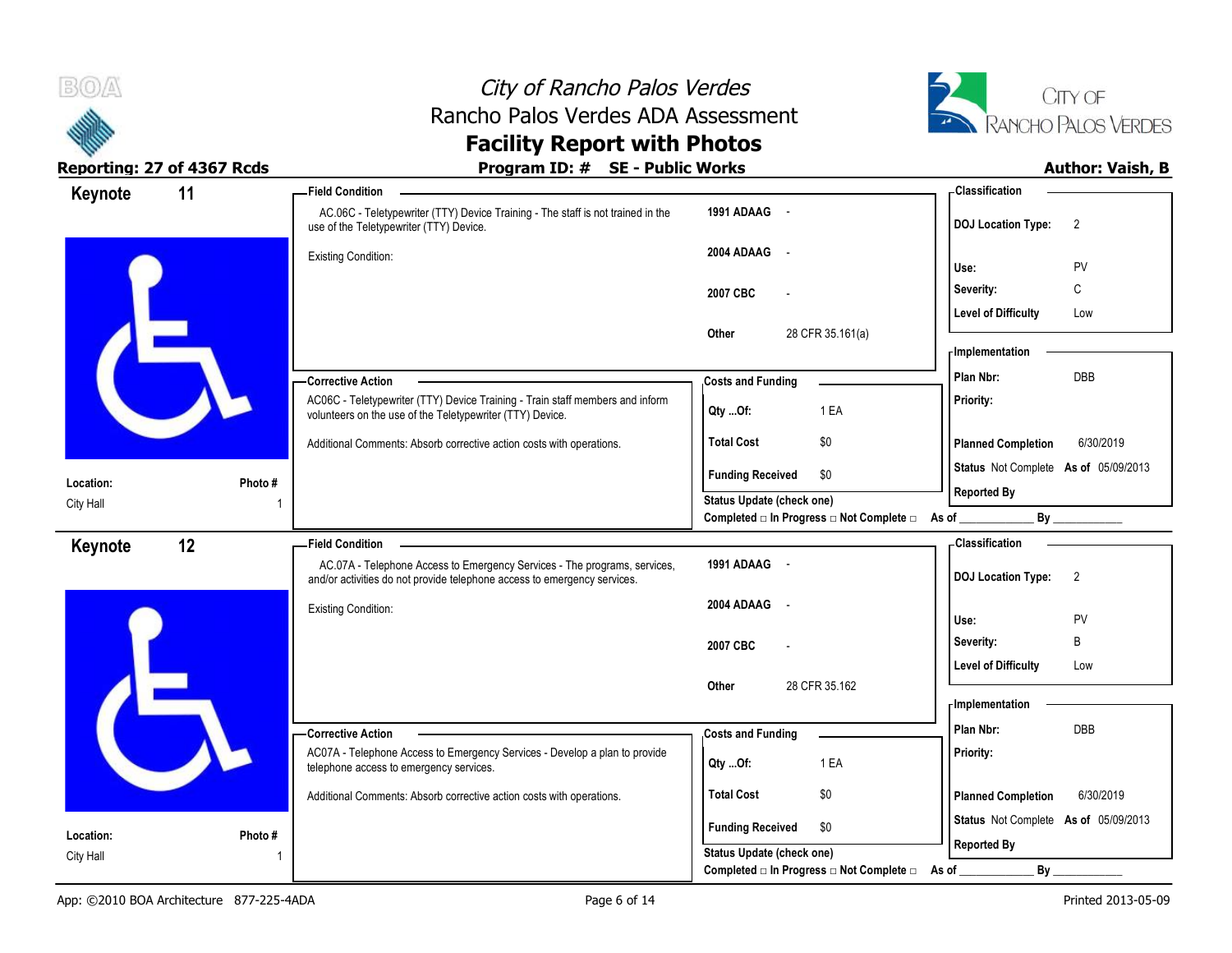



| Keynote   | 13      | <b>Field Condition</b>                                                                                                                                                                        |                                                        | <b>Classification</b>                                                |
|-----------|---------|-----------------------------------------------------------------------------------------------------------------------------------------------------------------------------------------------|--------------------------------------------------------|----------------------------------------------------------------------|
|           |         | AC.07B - Teletypewriter (TTY) Device Access to Emergency Number(s) - The<br>program, service, and/or activity does not provide direct Teletypewriter (TTY)<br>Devices to emergency number(s). | 1991 ADAAG -                                           | <b>DOJ</b> Location Type:<br>$\overline{2}$                          |
|           |         | <b>Existing Condition:</b>                                                                                                                                                                    | 2004 ADAAG<br>$\sim$                                   | PV<br>Use:                                                           |
|           |         |                                                                                                                                                                                               | 2007 CBC                                               | B<br>Severity:                                                       |
|           |         |                                                                                                                                                                                               |                                                        | <b>Level of Difficulty</b><br>Moderate to High                       |
|           |         |                                                                                                                                                                                               | 28 CFR 35.162<br>Other                                 | <b>Implementation</b>                                                |
|           |         | - Corrective Action                                                                                                                                                                           | <b>Costs and Funding</b>                               | <b>DBB</b><br>Plan Nbr:                                              |
|           |         | AC07B - Teletypewriter (TTY) Device Access to Emergency Number(s) - Provide a<br>direct Teletypewriter (TTY) Device to emergency number(s).                                                   | 1 EA<br>Qty Of:                                        | <b>Priority:</b>                                                     |
|           |         | Additional Comments: Absorb corrective action costs with operations.                                                                                                                          | \$3,600<br><b>Total Cost</b>                           | <b>Planned Completion</b><br>6/30/2019                               |
| Location: | Photo # |                                                                                                                                                                                               | \$0<br><b>Funding Received</b>                         | Status Not Complete As of 05/09/2013                                 |
| City Hall |         |                                                                                                                                                                                               | Status Update (check one)                              | <b>Reported By</b>                                                   |
|           |         |                                                                                                                                                                                               | Completed □ In Progress □ Not Complete □ As of _______ | By                                                                   |
| Keynote   | 14      | <b>Field Condition</b><br>AC.08 - Activated Alarm Awareness - There is no means of assuring that<br>persons with auditory disabilities are made aware of an activated alarm.                  | 1991 ADAAG -                                           | <b>Classification</b><br><b>DOJ Location Type:</b><br>$\overline{2}$ |
|           |         | <b>Existing Condition:</b>                                                                                                                                                                    | 2004 ADAAG<br>$\sim$                                   | PV<br>Use:                                                           |
|           |         |                                                                                                                                                                                               | 2007 CBC                                               | A<br>Severity:                                                       |
|           |         |                                                                                                                                                                                               |                                                        | <b>Level of Difficulty</b><br>Low                                    |
|           |         |                                                                                                                                                                                               | 28 CFR 35.160(b)(2)<br>Other                           | <b>Implementation</b>                                                |
|           |         | - Corrective Action                                                                                                                                                                           |                                                        | Plan Nbr:<br><b>DBB</b>                                              |
|           |         | AC08 - Activated Alarm Awareness - Develop a plan to ensure persons with                                                                                                                      | <b>Costs and Funding</b>                               | Priority:                                                            |
|           |         | auditory disabilities are made aware of an activated alarm.                                                                                                                                   | 1 EA<br>Qty Of:                                        |                                                                      |
|           |         | Additional Comments: Absorb corrective action costs with operations.                                                                                                                          | \$0<br><b>Total Cost</b>                               | <b>Planned Completion</b><br>6/30/2019                               |
| Location: | Photo#  |                                                                                                                                                                                               | <b>Funding Received</b><br>\$0                         | Status Not Complete As of 05/09/2013                                 |
| City Hall |         |                                                                                                                                                                                               | Status Update (check one)                              | <b>Reported By</b>                                                   |
|           |         |                                                                                                                                                                                               | Completed □ In Progress □ Not Complete □ As of         | By                                                                   |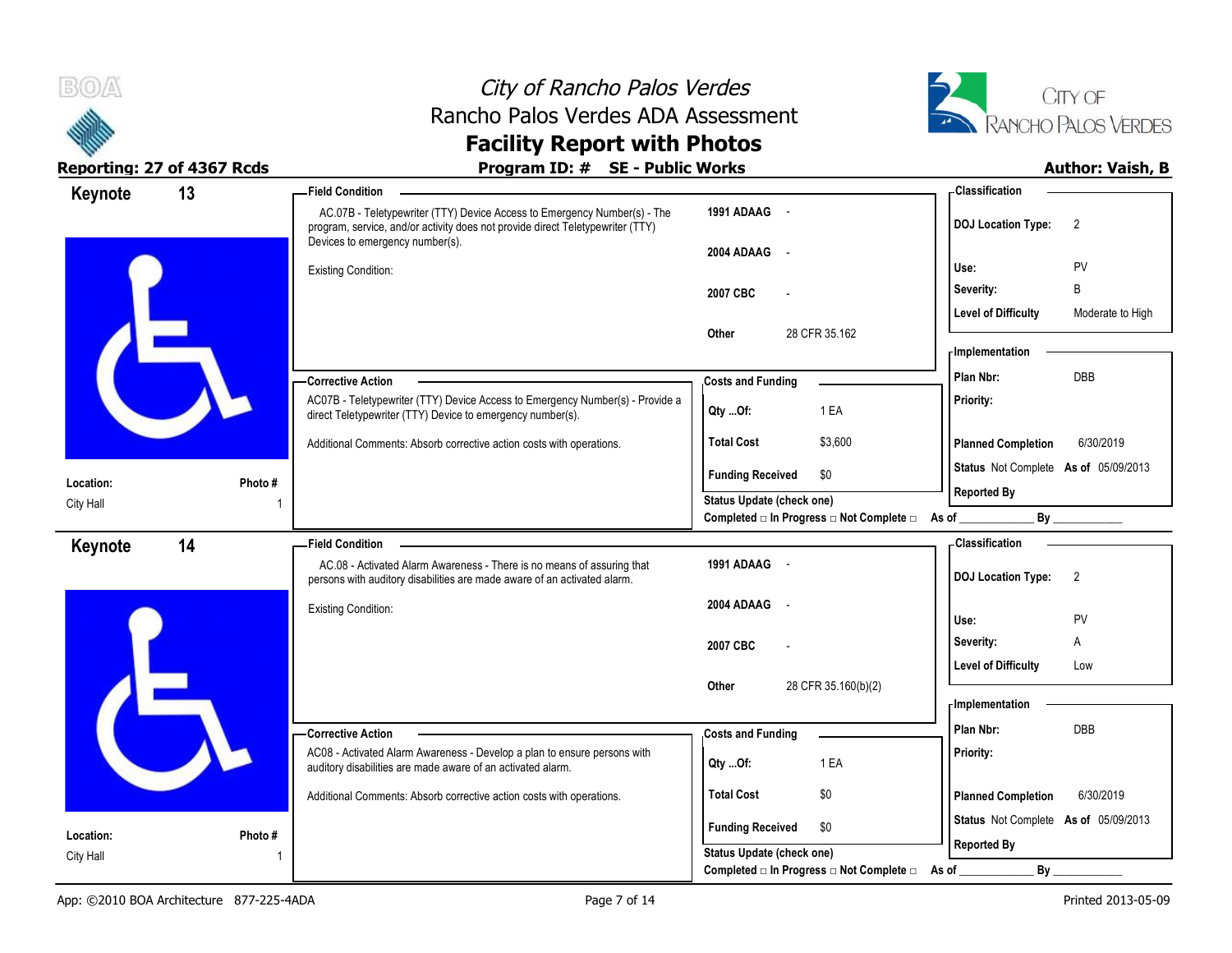



# Reporting: 27 of 4367 Rcds **Program ID: # SE - Public Works Program ID: # SE - Public Works Author: Vaish, B**

| Keynote                | 15     | - Field Condition -                                                                                                                                                                |                                                         | - Classification                                    |
|------------------------|--------|------------------------------------------------------------------------------------------------------------------------------------------------------------------------------------|---------------------------------------------------------|-----------------------------------------------------|
|                        |        | AD.01 - Accessible Web Pages - Department policies do not establish that web<br>pages made available to the public will be accessible.                                             | 1991 ADAAG -                                            | <b>DOJ Location Type:</b><br>$\overline{2}$         |
|                        |        | <b>Existing Condition:</b>                                                                                                                                                         | 2004 ADAAG<br>$\sim$                                    | PV<br>Use:                                          |
|                        |        |                                                                                                                                                                                    | 2007 CBC                                                | C<br>Severity:                                      |
|                        |        |                                                                                                                                                                                    |                                                         | <b>Level of Difficulty</b><br>Low                   |
|                        |        |                                                                                                                                                                                    | 36 CFR 1194.2<br>Other                                  | - Implementation                                    |
|                        |        | -Corrective Action                                                                                                                                                                 | <b>Costs and Funding</b>                                | <b>DBB</b><br>Plan Nbr:                             |
|                        |        | AD01 - Accessible Web Pages - Revise department policies to establish that web<br>pages made available to the public will be accessible.                                           | 1 EA<br>Qty Of:                                         | Priority:                                           |
|                        |        | Additional Comments: Absorb corrective action costs with operations.                                                                                                               | <b>Total Cost</b><br>\$0                                | <b>Planned Completion</b><br>6/30/2019              |
| Location:              | Photo# |                                                                                                                                                                                    | \$0<br><b>Funding Received</b>                          | Status Not Complete As of 05/09/2013                |
| City Hall              |        |                                                                                                                                                                                    | Status Update (check one)                               | <b>Reported By</b>                                  |
|                        |        |                                                                                                                                                                                    | Completed □ In Progress □ Not Complete □ As of ________ | By<br>- Classification                              |
| Keynote                | 16     | Field Condition –<br>AE.02 - Staff Awareness - Enabling Participation - Staff members who have<br>contact with members of the public, including persons with a disability, are not | 1991 ADAAG -                                            | <b>DOJ Location Type:</b><br>$\overline{2}$         |
|                        |        | aware of the department's obligations and policies that enable participation in the<br>department's programs, services and/or activities.                                          | 2004 ADAAG<br>$\sim$ $-$                                |                                                     |
|                        |        | <b>Existing Condition:</b>                                                                                                                                                         |                                                         | Use:<br>PV                                          |
|                        |        |                                                                                                                                                                                    | 2007 CBC                                                | C<br>Severity:<br><b>Level of Difficulty</b><br>Low |
|                        |        |                                                                                                                                                                                    | 28 CFR 35.130(b)(7)<br><b>Other</b>                     |                                                     |
|                        |        |                                                                                                                                                                                    |                                                         | - Implementation                                    |
|                        |        | -Corrective Action                                                                                                                                                                 | <b>Costs and Funding</b>                                | Plan Nbr:<br><b>DBB</b>                             |
|                        |        | AE02 - Staff Awareness - Enabling Participation - Inform staff members who have<br>contact with members of the public, including persons with a disability, of the                 | 1 EA<br>Qty Of:                                         | Priority:                                           |
|                        |        | department's obligations and policies that enable participation in the department's<br>programs, services and/or activities.                                                       | <b>Total Cost</b><br>\$0                                | <b>Planned Completion</b><br>6/30/2019              |
|                        |        | Additional Comments: Absorb corrective action costs with operations.                                                                                                               | \$0                                                     | Status Not Complete As of 05/09/2013                |
|                        |        |                                                                                                                                                                                    | <b>Funding Received</b>                                 |                                                     |
| Location:<br>City Hall | Photo# |                                                                                                                                                                                    | <b>Status Update (check one)</b>                        | <b>Reported By</b>                                  |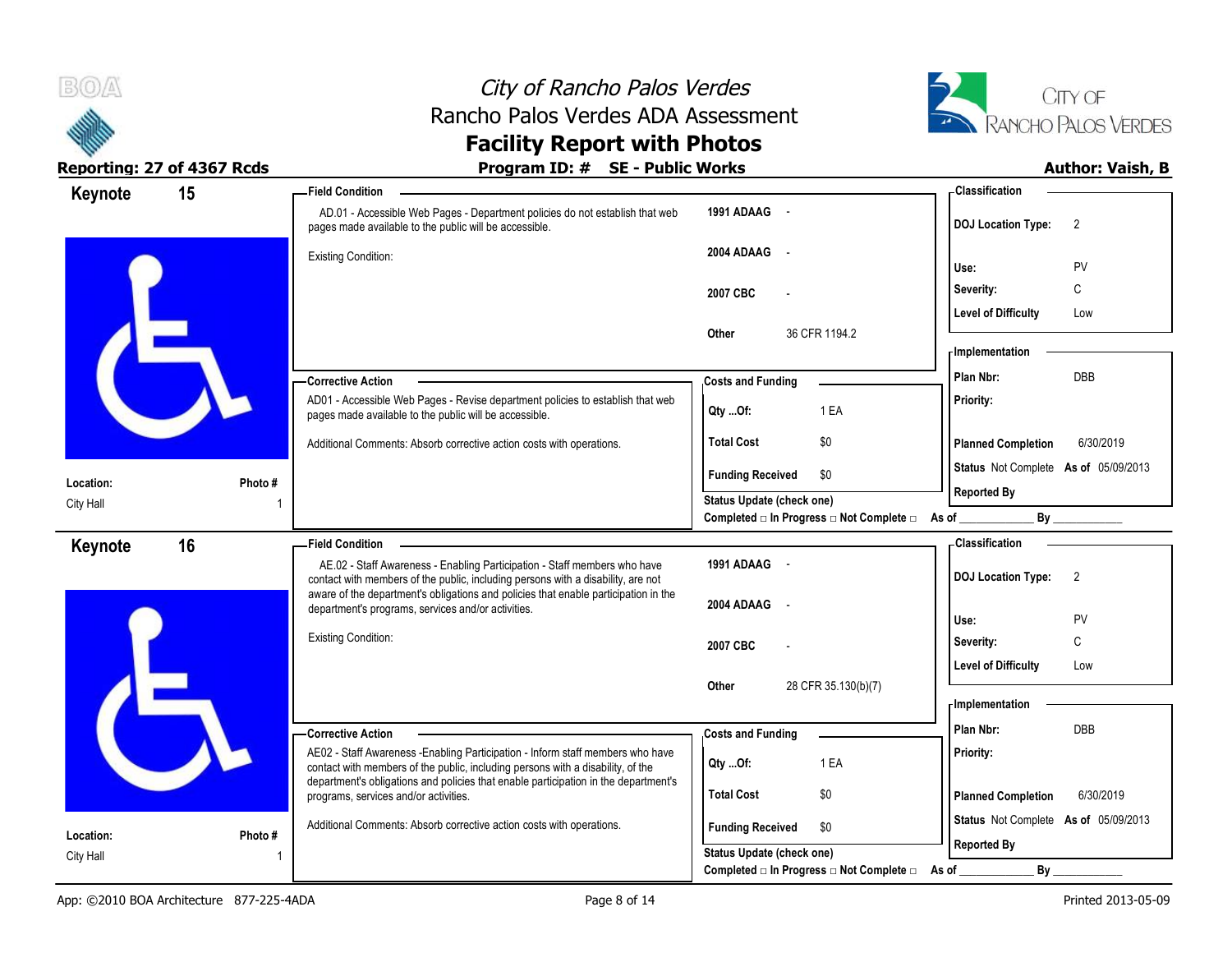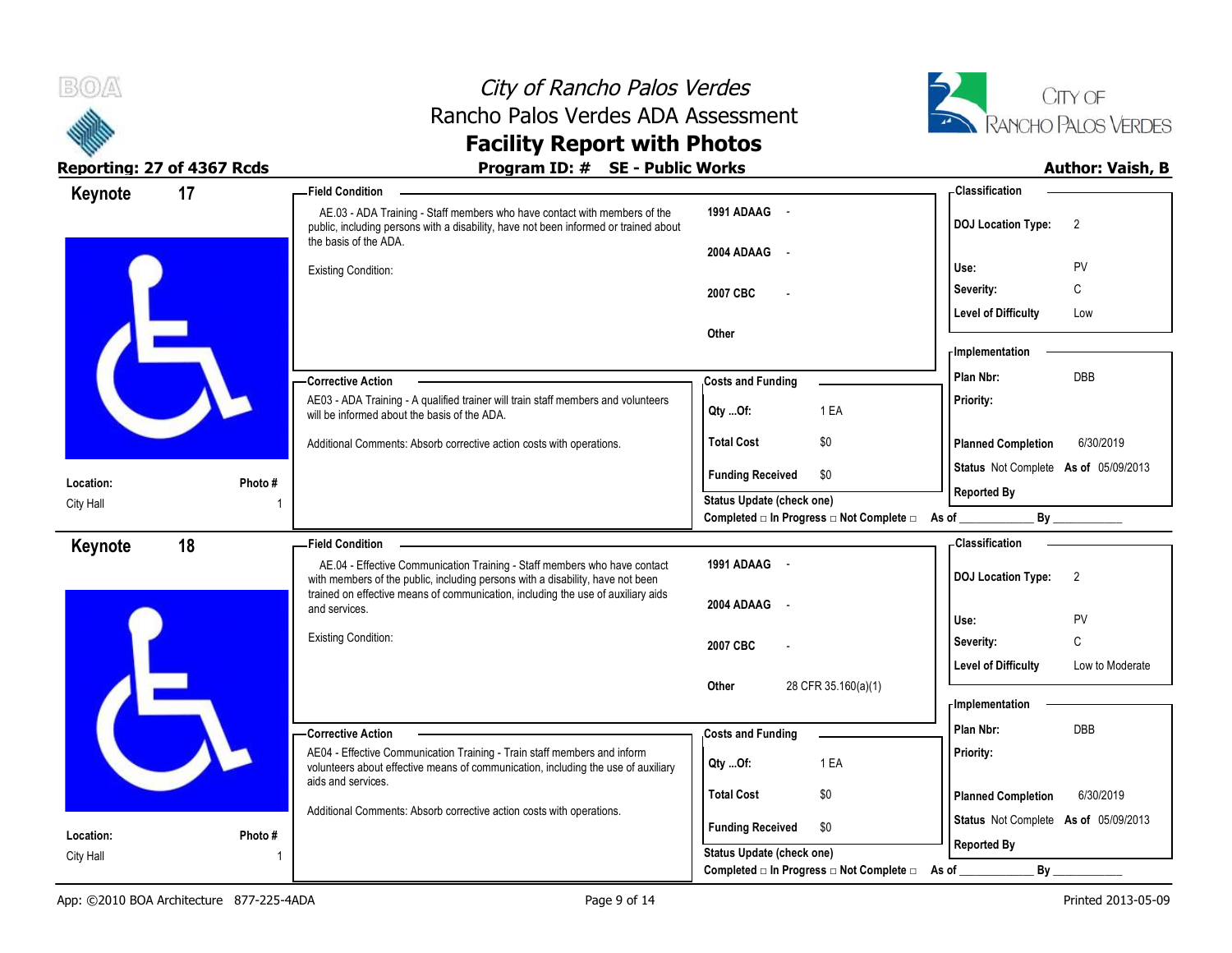



| Keynote   | 19      | <b>Field Condition</b>                                                                                                                                                                                                                             |                                                         | - Classification                              |
|-----------|---------|----------------------------------------------------------------------------------------------------------------------------------------------------------------------------------------------------------------------------------------------------|---------------------------------------------------------|-----------------------------------------------|
|           |         | AE.05 - Interaction and Integration Encouragement - Staff members who have<br>contact with members of the public, including persons with a disability, have not                                                                                    | 1991 ADAAG -                                            | <b>DOJ Location Type:</b><br>2                |
|           |         | been trained to encourage the interaction and integration of persons with<br>disabilities into programs provided to the general public, appropriate to a                                                                                           | 2004 ADAAG<br>$\sim$                                    | PV<br>Use:                                    |
|           |         | <b>Existing Condition:</b>                                                                                                                                                                                                                         | 2007 CBC                                                | C<br>Severity:                                |
|           |         |                                                                                                                                                                                                                                                    |                                                         | <b>Level of Difficulty</b><br>Low to Moderate |
|           |         |                                                                                                                                                                                                                                                    | 28 CFR 35.130(d)<br>Other                               |                                               |
|           |         |                                                                                                                                                                                                                                                    |                                                         | <b>Implementation</b><br>DBB<br>Plan Nbr:     |
|           |         | - Corrective Action                                                                                                                                                                                                                                | <b>Costs and Funding</b>                                |                                               |
|           |         | AE05 - Interaction and Integration Encouragement - Train staff members and<br>inform volunteers on methods to encourage interaction and integration of persons<br>with disabilities into programs provided to the general public, appropriate to a | 1 EA<br>Qty Of:                                         | Priority:                                     |
|           |         | person's level of need.                                                                                                                                                                                                                            | <b>Total Cost</b><br>\$0                                | <b>Planned Completion</b><br>6/30/2019        |
| Location: | Photo#  | Additional Comments: Absorb corrective action costs with operations.                                                                                                                                                                               | <b>Funding Received</b><br>\$0                          | Status Not Complete As of 05/09/2013          |
| City Hall |         |                                                                                                                                                                                                                                                    | Status Update (check one)                               | <b>Reported By</b>                            |
|           |         |                                                                                                                                                                                                                                                    | Completed □ In Progress □ Not Complete □ As of ________ | By                                            |
| Keynote   | 20      | Field Condition -                                                                                                                                                                                                                                  |                                                         | - Classification                              |
|           |         | AE.10A - Emergency Services Staff - Hearing Disabilities - The staff members<br>who provide emergency services to the public are not trained in other means of                                                                                     | 1991 ADAAG -                                            | <b>DOJ Location Type:</b><br>$\overline{2}$   |
|           |         | communication with persons with hearing disabilities.                                                                                                                                                                                              | 2004 ADAAG<br>$\sim$                                    |                                               |
|           |         | <b>Existing Condition:</b>                                                                                                                                                                                                                         |                                                         | Use:<br><b>PV</b>                             |
|           |         |                                                                                                                                                                                                                                                    | 2007 CBC                                                | B<br>Severity:                                |
|           |         |                                                                                                                                                                                                                                                    |                                                         | <b>Level of Difficulty</b><br>Low to Moderate |
|           |         |                                                                                                                                                                                                                                                    | 28 CFR 35.160(a)<br><b>Other</b>                        | <b>Implementation</b>                         |
|           |         | – Corrective Action                                                                                                                                                                                                                                |                                                         | Plan Nbr:<br><b>DBB</b>                       |
|           |         | AE10A - Emergency Services Staff - Hearing Disabilities - Train staff members who                                                                                                                                                                  | <b>Costs and Funding</b>                                | Priority:                                     |
|           |         | provide emergency services to the public and inform volunteers on other means of<br>communication with persons with hearing disabilities.                                                                                                          | 1 EA<br>Qty Of:                                         |                                               |
|           |         | Additional Comments: Absorb corrective action costs with operations.                                                                                                                                                                               | <b>Total Cost</b><br>\$0                                | <b>Planned Completion</b><br>6/30/2019        |
| Location: | Photo # |                                                                                                                                                                                                                                                    | <b>Funding Received</b><br>\$0                          | Status Not Complete As of 05/09/2013          |
| City Hall |         |                                                                                                                                                                                                                                                    | <b>Status Update (check one)</b>                        | <b>Reported By</b>                            |
|           |         |                                                                                                                                                                                                                                                    | Completed □ In Progress □ Not Complete □ As of          | By                                            |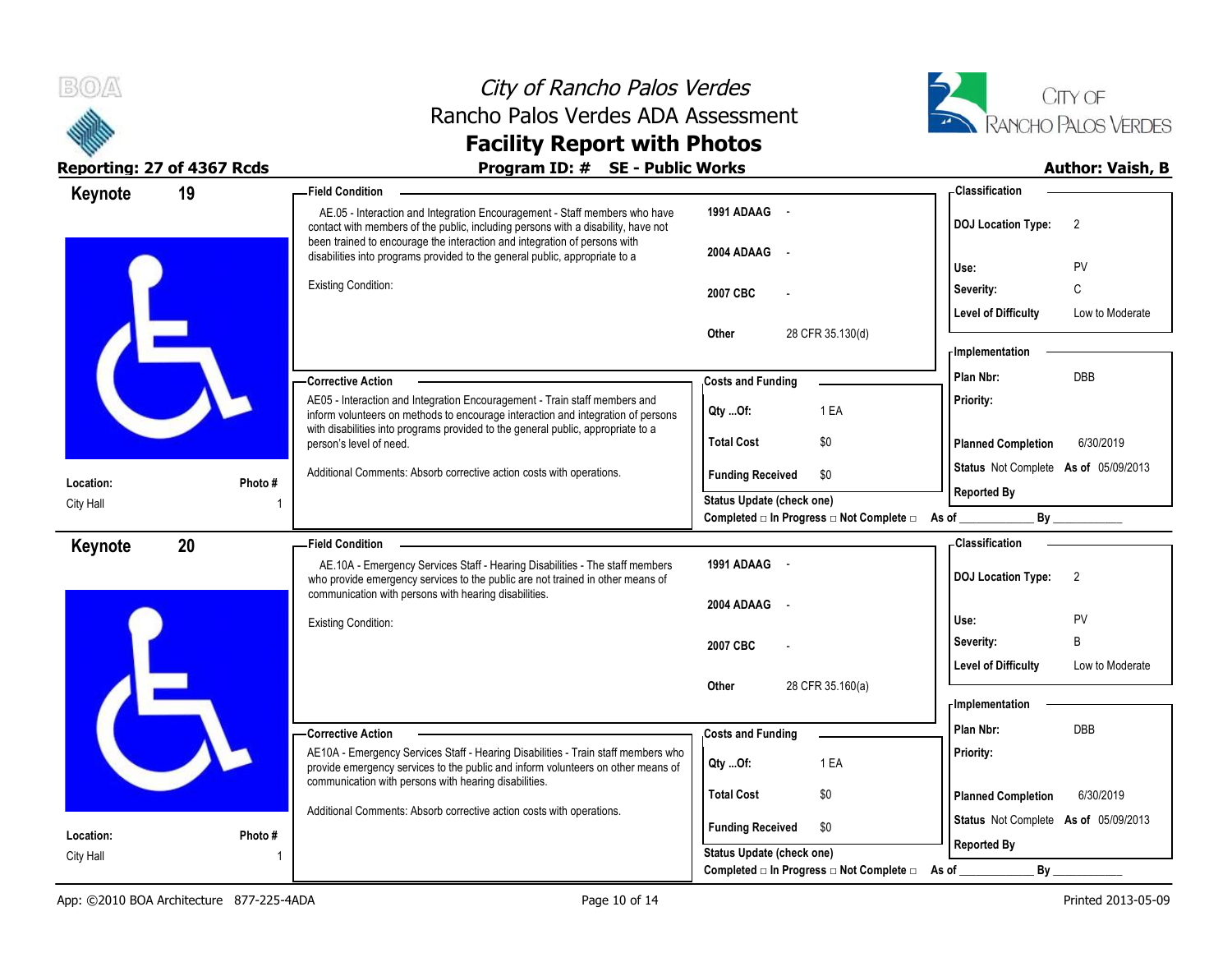



| Keynote   | 21      | <b>Field Condition</b>                                                                                                                                                                                                |                                                                                      | - Classification                                                |
|-----------|---------|-----------------------------------------------------------------------------------------------------------------------------------------------------------------------------------------------------------------------|--------------------------------------------------------------------------------------|-----------------------------------------------------------------|
|           |         | AE.10B - Emergency Services Staff - Visual Disabilities - The staff members<br>who provide emergency services to the public are not trained in other means of<br>communication with persons with visual disabilities. | 1991 ADAAG -                                                                         | <b>DOJ Location Type:</b><br>$\overline{2}$                     |
|           |         | <b>Existing Condition:</b>                                                                                                                                                                                            | 2004 ADAAG<br>$\sim$ $-$                                                             | PV<br>Use:                                                      |
|           |         |                                                                                                                                                                                                                       | 2007 CBC                                                                             | Severity:<br>B                                                  |
|           |         |                                                                                                                                                                                                                       |                                                                                      | <b>Level of Difficulty</b><br>Low to Moderate                   |
|           |         |                                                                                                                                                                                                                       | 28 CFR 35.160(a)<br>Other                                                            | <b>Implementation</b>                                           |
|           |         | - Corrective Action                                                                                                                                                                                                   | <b>Costs and Funding</b>                                                             | DBB<br>Plan Nbr:                                                |
|           |         | AE10B - Emergency Services Staff - Visual Disabilities - Train staff members who<br>provide emergency services to the public and inform volunteers on other means of                                                  | 1 EA<br>QtyOf:                                                                       | Priority:                                                       |
|           |         | communication with persons with visual disabilities.                                                                                                                                                                  | <b>Total Cost</b><br>\$0                                                             | <b>Planned Completion</b><br>6/30/2019                          |
| Location: | Photo # | Additional Comments: Absorb corrective action costs with operations.                                                                                                                                                  | <b>Funding Received</b><br>\$0                                                       | Status Not Complete As of 05/09/2013                            |
| City Hall |         |                                                                                                                                                                                                                       | Status Update (check one)<br>Completed □ In Progress □ Not Complete □ As of ________ | <b>Reported By</b><br>By                                        |
| Keynote   | 22      | <b>Field Condition</b>                                                                                                                                                                                                |                                                                                      | - Classification                                                |
|           |         | AE.10C - Emergency Services Staff - Learning Disabilities - The staff members<br>who provide emergency services to the public are not trained in other means of                                                       | 1991 ADAAG -                                                                         | <b>DOJ Location Type:</b><br>$\overline{2}$                     |
|           |         | communication with persons with learning disabilities.                                                                                                                                                                | 2004 ADAAG -                                                                         |                                                                 |
|           |         | <b>Existing Condition:</b>                                                                                                                                                                                            |                                                                                      | Use:<br>PV                                                      |
|           |         |                                                                                                                                                                                                                       | 2007 CBC                                                                             | B<br>Severity:<br><b>Level of Difficulty</b><br>Low to Moderate |
|           |         |                                                                                                                                                                                                                       | 28 CFR 35.160(a)<br>Other                                                            |                                                                 |
|           |         |                                                                                                                                                                                                                       |                                                                                      | <b>Implementation</b>                                           |
|           |         | -Corrective Action                                                                                                                                                                                                    | <b>Costs and Funding</b>                                                             | Plan Nbr:<br><b>DBB</b>                                         |
|           |         | AE10C - Emergency Services Staff - Learning Disabilities - Train staff members<br>who provide emergency services to the public and inform volunteers on other                                                         | 1 EA<br>Qty Of:                                                                      | Priority:                                                       |
|           |         | means of communication with persons with learning disabilities.                                                                                                                                                       | <b>Total Cost</b><br>\$0                                                             | <b>Planned Completion</b><br>6/30/2019                          |
| Location: | Photo # | Additional Comments: Absorb corrective action costs with operations.                                                                                                                                                  | <b>Funding Received</b><br>\$0                                                       | Status Not Complete As of 05/09/2013                            |
| City Hall |         |                                                                                                                                                                                                                       | <b>Status Update (check one)</b>                                                     | <b>Reported By</b>                                              |
|           |         |                                                                                                                                                                                                                       | Completed □ In Progress □ Not Complete □ As of                                       | $By_$                                                           |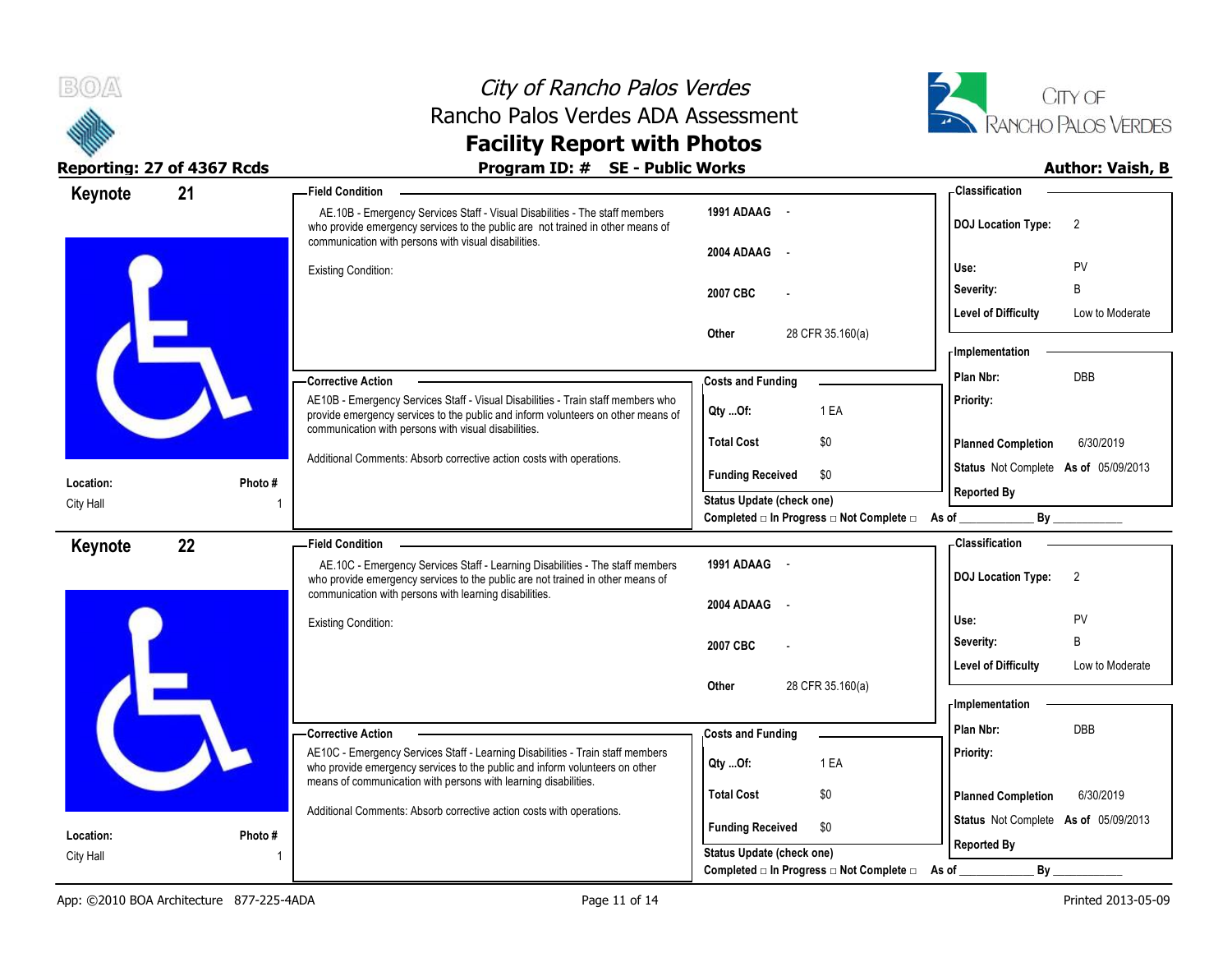



| Keynote   | 23      | <b>Field Condition</b>                                                                                                                                                                                          |                                                                                            | - Classification                              |
|-----------|---------|-----------------------------------------------------------------------------------------------------------------------------------------------------------------------------------------------------------------|--------------------------------------------------------------------------------------------|-----------------------------------------------|
|           |         | AE.11 - Complaint of Non-Compliance - Staff members are not aware of what to<br>do if a complaint alleging non-compliance is received.                                                                          | 1991 ADAAG -                                                                               | <b>DOJ Location Type:</b><br>2                |
|           |         | <b>Existing Condition:</b>                                                                                                                                                                                      | 2004 ADAAG<br>$\sim$                                                                       | PV<br>Use:                                    |
|           |         |                                                                                                                                                                                                                 | 2007 CBC<br>$\overline{\phantom{a}}$                                                       | C<br>Severity:                                |
|           |         |                                                                                                                                                                                                                 |                                                                                            | <b>Level of Difficulty</b><br>Low to Moderate |
|           |         |                                                                                                                                                                                                                 | 28 CFR 35.171<br>Other                                                                     | - Implementation                              |
|           |         | - Corrective Action                                                                                                                                                                                             | <b>Costs and Funding</b>                                                                   | DBB<br>Plan Nbr:                              |
|           |         | AE11 - Complaint of Non-Compliance - Inform staff members and volunteers of<br>what to do if a complaint alleging non-compliance is received.                                                                   | 1 EA<br>Qty Of:                                                                            | Priority:                                     |
|           |         | Additional Comments: Absorb corrective action costs with operations.                                                                                                                                            | <b>Total Cost</b><br>\$0                                                                   | <b>Planned Completion</b><br>6/30/2019        |
| Location: | Photo#  |                                                                                                                                                                                                                 | <b>Funding Received</b><br>\$0                                                             | Status Not Complete As of 05/09/2013          |
| City Hall |         |                                                                                                                                                                                                                 | <b>Status Update (check one)</b><br>Completed □ In Progress □ Not Complete □ As of _______ | <b>Reported By</b><br>By                      |
| Keynote   | 24      | <b>Field Condition</b>                                                                                                                                                                                          |                                                                                            | - Classification                              |
|           |         | AF.01 - Contractor/Consultant Awareness - Title II Requirements -<br>Contractors/Consultants are not aware of the requirement to meet the fulfillment of<br>Title II nondiscrimination and access requirements. | 1991 ADAAG -                                                                               | <b>DOJ Location Type:</b><br>$\overline{2}$   |
|           |         |                                                                                                                                                                                                                 | 2004 ADAAG<br>$\sim$                                                                       | Use:<br><b>PV</b>                             |
|           |         | Existing Condition:                                                                                                                                                                                             | 2007 CBC                                                                                   | C<br>Severity:                                |
|           |         |                                                                                                                                                                                                                 |                                                                                            | <b>Level of Difficulty</b><br>Low             |
|           |         |                                                                                                                                                                                                                 | 28 CFR 35.130(a)<br>Other                                                                  | - Implementation                              |
|           |         |                                                                                                                                                                                                                 |                                                                                            | Plan Nbr:<br><b>DBB</b>                       |
|           |         | - Corrective Action<br>AF01 - Contractor/Consultant Awareness - Title II Requirements - Add appropriate                                                                                                         | <b>Costs and Funding</b>                                                                   | Priority:                                     |
|           |         | language to contracts to inform Contractors/Consultants of the requirement to meet<br>the fulfillment of Title II nondiscrimination and access requirements.                                                    | 1 EA<br>Qty Of:                                                                            |                                               |
|           |         |                                                                                                                                                                                                                 | <b>Total Cost</b><br>\$0                                                                   | <b>Planned Completion</b><br>6/30/2019        |
|           |         | Additional Comments: Absorb corrective action costs with operations.                                                                                                                                            |                                                                                            | Status Not Complete As of 05/09/2013          |
| Location: | Photo # |                                                                                                                                                                                                                 | <b>Funding Received</b><br>\$0                                                             |                                               |
| City Hall |         |                                                                                                                                                                                                                 | <b>Status Update (check one)</b><br>Completed □ In Progress □ Not Complete □               | <b>Reported By</b><br>By                      |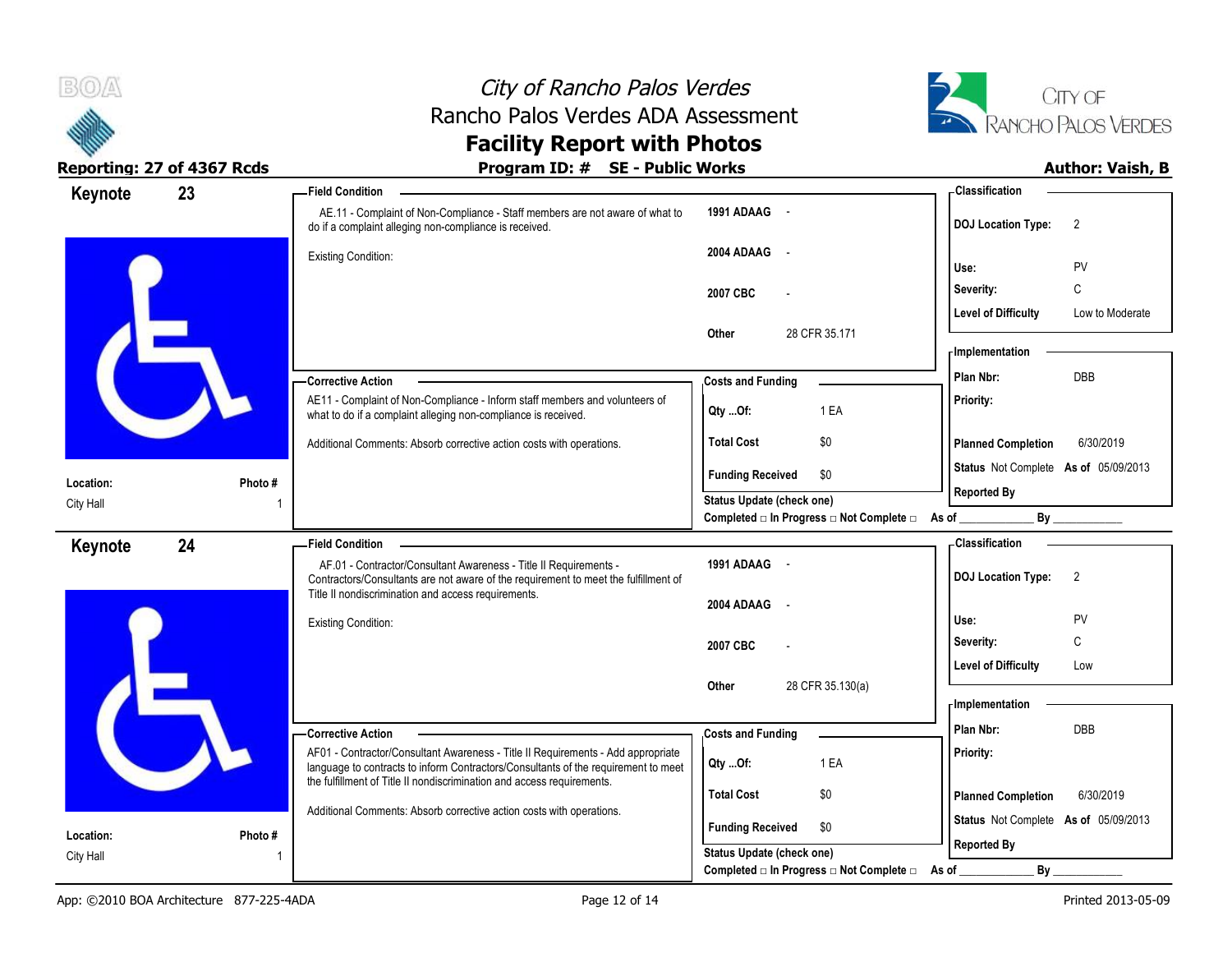



| Keynote   | 25      | - Field Condition                                                                                                                                                                                   |                                                                               | - Classification                                           |
|-----------|---------|-----------------------------------------------------------------------------------------------------------------------------------------------------------------------------------------------------|-------------------------------------------------------------------------------|------------------------------------------------------------|
|           |         | AF.02 - Contracted Services in Non-Discriminatory Manner -<br>Contractors/Consultants are not notified of the responsibilities for providing<br>contracted services in a non discriminatory manner. | 1991 ADAAG -                                                                  | <b>DOJ Location Type:</b><br>$\overline{2}$                |
|           |         | <b>Existing Condition:</b>                                                                                                                                                                          | 2004 ADAAG<br>$\sim$                                                          | Use:<br>PV                                                 |
|           |         |                                                                                                                                                                                                     | 2007 CBC                                                                      | C<br>Severity:                                             |
|           |         |                                                                                                                                                                                                     |                                                                               | <b>Level of Difficulty</b><br>Low                          |
|           |         |                                                                                                                                                                                                     | 28 CFR 35.130(b)(5)<br>Other                                                  | - Implementation                                           |
|           |         | — Corrective Action                                                                                                                                                                                 | <b>Costs and Funding</b>                                                      | Plan Nbr:<br>DBB                                           |
|           |         | AF02 - Contracted Services in Non-Discriminatory Manner - Advise organizations<br>and add appropriate language to contracts of the responsibilities for providing                                   | 1 EA<br>$Qty$ Of:                                                             | Priority:                                                  |
|           |         | contracted services in a nondiscriminatory manner.                                                                                                                                                  | <b>Total Cost</b><br>\$0                                                      | <b>Planned Completion</b><br>6/30/2019                     |
| Location: | Photo # | Additional Comments: Absorb corrective action costs with operations.                                                                                                                                | <b>Funding Received</b><br>\$0                                                | Status Not Complete As of 05/09/2013                       |
| City Hall |         |                                                                                                                                                                                                     | Status Update (check one)<br>Completed □ In Progress □ Not Complete □ As of _ | <b>Reported By</b><br>By                                   |
| Keynote   | 26      | - Field Condition                                                                                                                                                                                   |                                                                               | - Classification                                           |
|           |         | AD.02A - Ensuring Accessible Web Pages - A process is not in place to ensure<br>that all new and modified web pages and content are accessible.                                                     | 1991 ADAAG -                                                                  | <b>DOJ Location Type:</b><br>$\overline{2}$                |
|           |         | <b>Existing Condition:</b>                                                                                                                                                                          | 2004 ADAAG<br>$\sim$                                                          | Use:<br>PV                                                 |
|           |         |                                                                                                                                                                                                     | 2007 CBC                                                                      | C<br>Severity:                                             |
|           |         |                                                                                                                                                                                                     |                                                                               | <b>Level of Difficulty</b><br>Low                          |
|           |         |                                                                                                                                                                                                     | 36 CFR 1194.2<br>Other                                                        | <b>Implementation</b>                                      |
|           |         | -Corrective Action                                                                                                                                                                                  | <b>Costs and Funding</b>                                                      | Plan Nbr:<br><b>DBB</b>                                    |
|           |         |                                                                                                                                                                                                     |                                                                               |                                                            |
|           |         | AD02A - Ensuring Accessible Web Pages - Establish a process to ensure that all<br>new and modified web pages and content are accessible.                                                            | 1 EA<br>Qty Of:                                                               | Priority:                                                  |
|           |         | Additional Comments: Absorb corrective action costs with operations.                                                                                                                                | <b>Total Cost</b><br>\$0                                                      | <b>Planned Completion</b><br>6/30/2019                     |
| Location: | Photo # |                                                                                                                                                                                                     | <b>Funding Received</b><br>\$0<br>Status Update (check one)                   | Status Not Complete As of 05/09/2013<br><b>Reported By</b> |